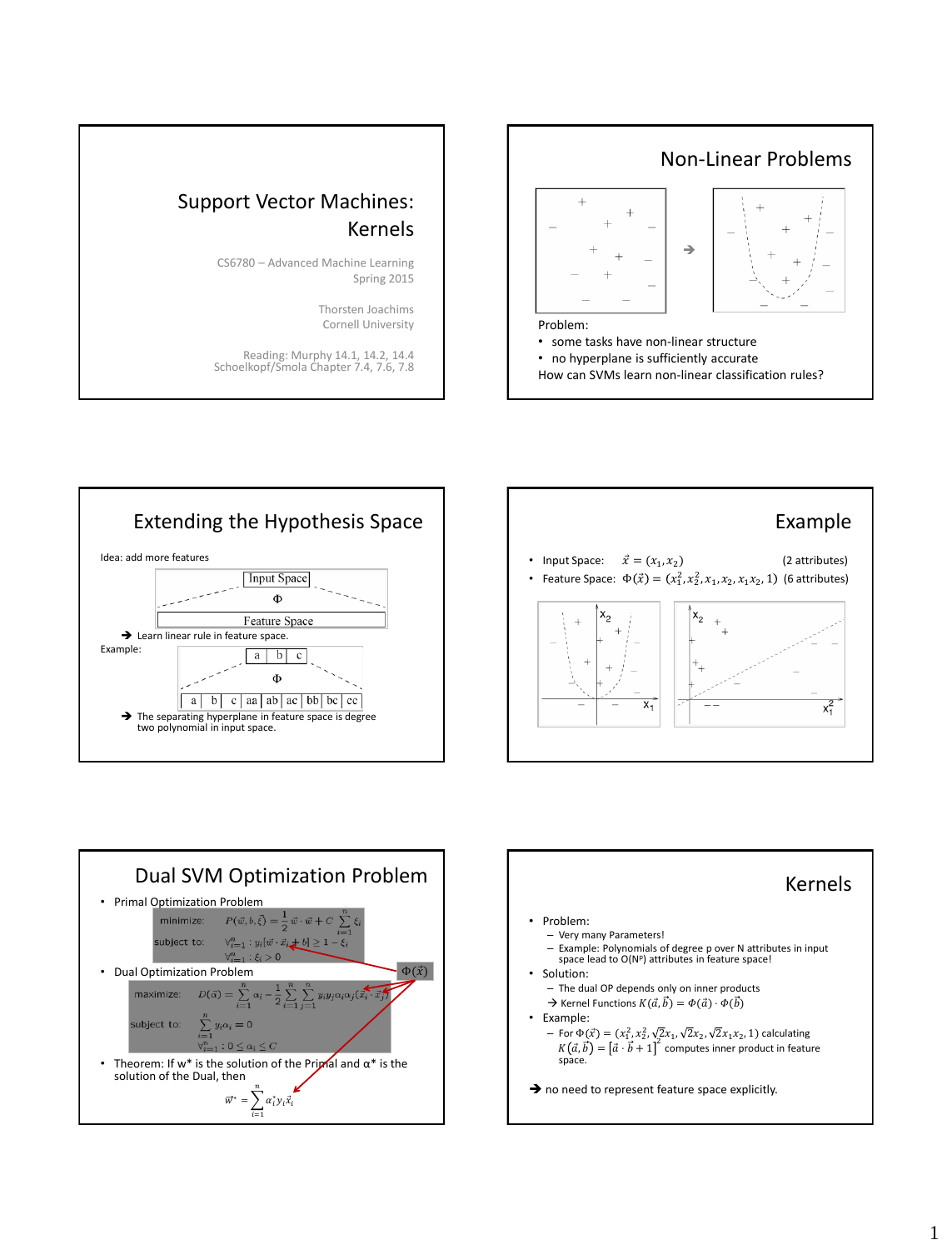







Theorem: Let  $K_1$  and  $K_2$  be valid Kernels over  $X \times X$ ,  $\alpha \ge 0$ ,  $0 \le \lambda \le 1$ , f a real-valued function on X,  $\phi: X \to \mathbb{R}^m$  with a kernel K<sub>3</sub> over  $\Re^m \times \Re^m$ , and K a symmetric positive semi-definite matrix. Then the following functions are valid Kernels

> $K(x, z) = \lambda K_1(x, z) + (1-\lambda) K_2(x, z)$  $K(x,z) = \alpha K_1(x,z)$  $K(x,z) = K_1(x,z) K_2(x,z)$  $K(x,z) = f(x) f(z)$  $K(x,z) = K_3(\phi(x), \phi(z))$  $K(x,z) = x^T K z$

## Kernels for Discrete and Structured Data

Kernels for Sequences: Two sequences are similar, if the have many common and consecutive subsequences. Example [Lodhi et al., 2000]: For  $0 \le \lambda \le 1$  consider the following features space

|              | $c-a$       | $c-t$       | a-t         | $b-a$       | b-t         | $c-r$       | $a-r$       | $b-r$       |
|--------------|-------------|-------------|-------------|-------------|-------------|-------------|-------------|-------------|
| $\phi$ (cat) | $\lambda^2$ | $\lambda^3$ | $\lambda^2$ | $\mathbf 0$ | $\mathbf 0$ | $\mathbf 0$ | $\mathbf 0$ | $\mathbf 0$ |
| $\phi$ (car) | $\lambda^2$ | $\mathbf 0$ | $\mathbf 0$ | $\mathbf 0$ | $\mathbf 0$ | $\lambda^3$ | $\lambda^2$ | $\mathbf 0$ |
| $\phi$ (bat) | $\mathbf 0$ | $\mathbf 0$ | $\lambda^2$ | $\lambda^2$ | $\lambda^3$ | $\mathbf 0$ | 0           | $\mathbf 0$ |
| $\phi(bar)$  | 0           | $\mathbf 0$ | 0           | $\lambda^2$ | $\mathbf 0$ | $\mathbf 0$ | $\lambda^2$ | $\lambda^3$ |

 $\Rightarrow$  K(car,cat) =  $\lambda^4$ , efficient computation via dynamic programming



 $\rightarrow$  Kernels can compute inner products efficiently!